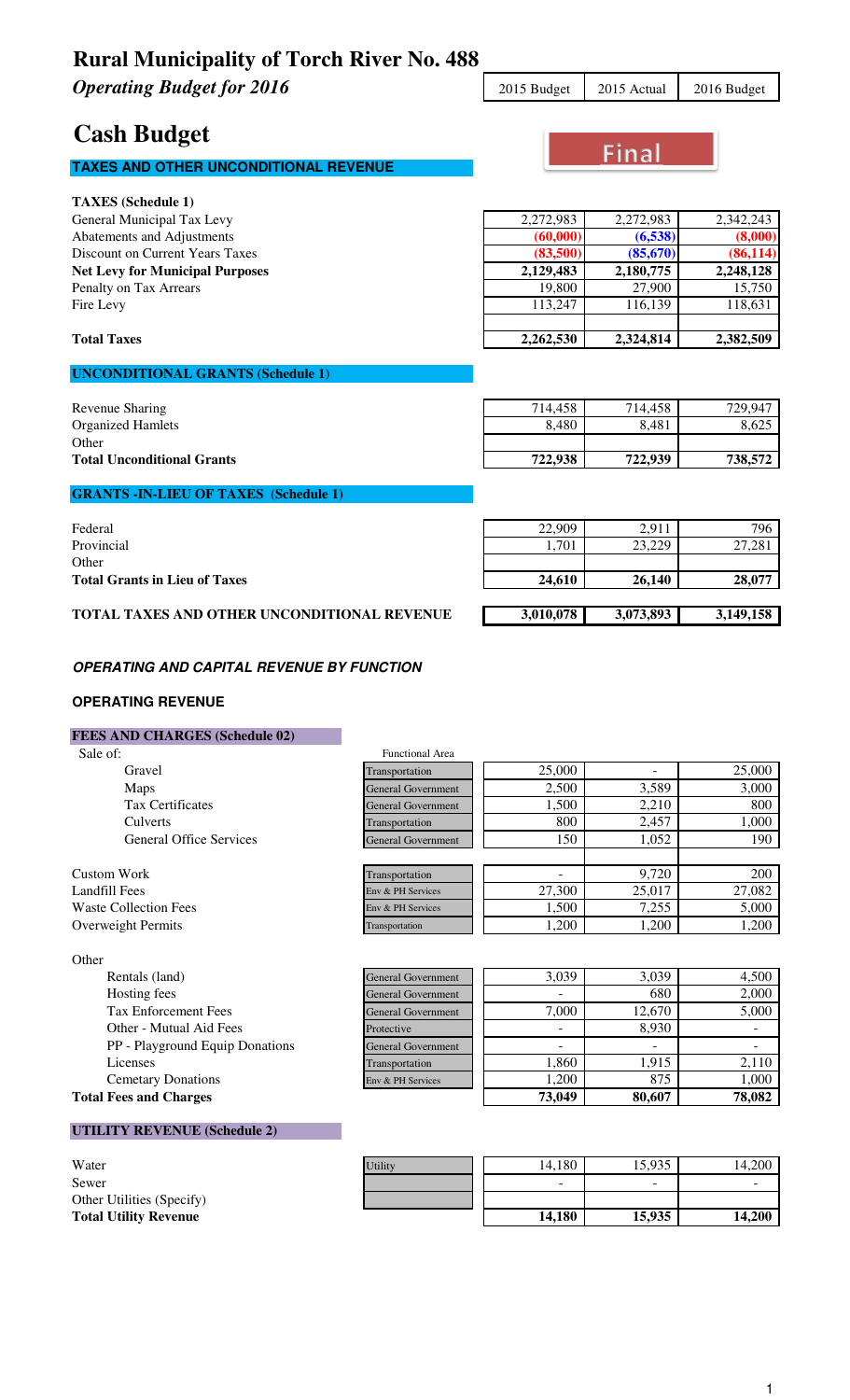**Operating Budget for 2016** 2015 Budget 2015 Actual 2016 Budget

### **MAINTENANCE AND DEVELOPMENT CHARGES (Schedule 2)**

| Road Maintenance and Restoration Agreements           | Transportation            | 25,000         | 25,277    | 25,000                   |
|-------------------------------------------------------|---------------------------|----------------|-----------|--------------------------|
| <b>Building Permits</b>                               | Planning & Devel          | 2,000          | 3,240     | 2,000                    |
| <b>Development Charges</b>                            | Planning & Devel          | 500            |           | 400                      |
| <b>Appeals Fees</b>                                   | Planning & Devel          | 50             |           | ÷,                       |
| <b>Total Maintenance and Development Charges</b>      |                           | 27,500         | 28,517    | 27,400                   |
| <b>CAPITAL ASSET PROCEEDS (Schedule 2)</b>            |                           |                |           |                          |
|                                                       |                           |                |           |                          |
| <b>Capital Asset Proceeds</b>                         | Transportation            | (88,000)       | (52, 187) |                          |
| <b>Land Sales - Gain</b>                              | General Government        |                |           | $\overline{\phantom{0}}$ |
| <b>INVESTMENT INCOME AND COMMISSIONS (Schedule 2)</b> |                           |                |           |                          |
| Interest                                              | <b>General Government</b> | 18,900         | 17,794    | 16,000                   |
| Commissions                                           | <b>General Government</b> | 1,600          | 1,474     | 1,200                    |
| Dividends                                             | <b>General Government</b> | 3,000          | 2,939     | 2,500                    |
| <b>Investment Revenue</b>                             | <b>General Government</b> | 5,500          | 5,500     | 2,850                    |
| <b>Total Investment Income and Commissions</b>        |                           | 29,000         | 27,706    | 22,550                   |
| <b>RECYCLING</b>                                      | Env & PH Services         | L.             | 251       | 3,000                    |
| <b>GAS TAX</b>                                        | Transportation            | 83,382         | 83,382    | 83,382                   |
| SK WATERSHED - Channel Clearing                       | Transportation            | 13,600         | 6,800     | 6,600                    |
| PEST/WEED CONTROL                                     | Env & PH Services         | 13,000         | 9,281     | 14,500                   |
| <b>Total Conditional Grants</b>                       |                           | 109,982        | 99,715    | 107,482                  |
|                                                       |                           |                |           |                          |
| <b>Total Operating Revenues</b>                       |                           | 165,711        | 200,293   | 249,714                  |
| <b>CAPITAL REVENUE</b>                                |                           |                |           |                          |
| <b>CONDITIONAL GRANTS (Schedule 2)</b>                |                           |                |           |                          |
| Federal                                               |                           |                |           |                          |
| Provincial<br><b>Bridges</b>                          | Transportation            | 278,000        | 116,943   | 182,000                  |
| <b>Total Conditional</b>                              |                           | 278,000        | 116,943   | 182,000                  |
| <b>Total Capital Revenues</b>                         |                           | 278,000        | 116,943   | 182,000                  |
|                                                       |                           |                |           |                          |
| <b>OTHER REVENUES</b>                                 |                           |                |           |                          |
| <b>Sask Lotteries</b>                                 |                           |                |           |                          |
| Other - WCB                                           | GG/TS                     | $\overline{a}$ | 6,679     | 400                      |
| <b>Donations-Hamlets</b>                              | Transportation            |                |           |                          |
| Donations - Culvert Project                           | Transportation            |                |           |                          |
| <b>Transfer In from Reserves</b>                      | Transportation            | 14,000         | 14,000    | 33,000                   |
| <b>Total Other Revenues</b>                           |                           | 14,000         | 20,679    | 33,400                   |
|                                                       |                           |                |           |                          |
| <b>TOTAL REVENUES</b>                                 |                           | 3,467,789      | 3,411,808 | 3,614,272                |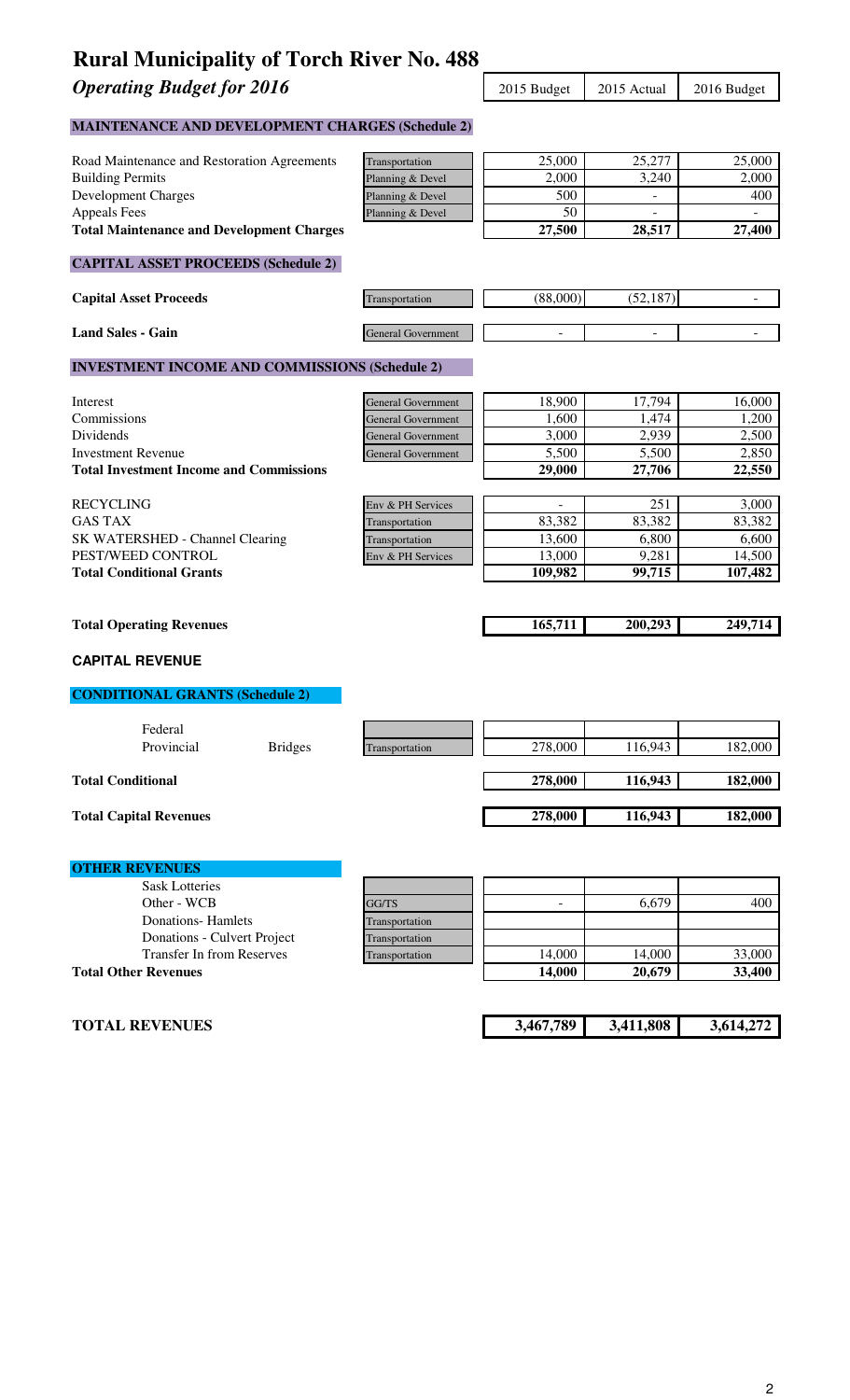**Operating Budget for 2016** 2015 Budget 2015 Actual 2016 Budget

#### **OPERATING EXPENDITURES**

|                           | <b>General Government (Schedule 3)</b>                                 |                          |                                   |                                    |
|---------------------------|------------------------------------------------------------------------|--------------------------|-----------------------------------|------------------------------------|
| Wages & Benefits          |                                                                        |                          |                                   |                                    |
|                           |                                                                        |                          |                                   |                                    |
| Wages                     | Council & Comm. Mtgs.                                                  | 25,800                   | 21,375                            | 26,500                             |
|                           | Administrator                                                          | 57,120                   | 60,311                            | 63,378                             |
|                           | <b>Assistant Administrators</b>                                        | 90,342                   | 77,255                            | 110,325                            |
|                           | <b>Casual Office Clerk</b><br>Other - Hamlet Indemnity                 | 10,000<br>400            | 5,552<br>200                      | $\blacksquare$                     |
|                           |                                                                        |                          |                                   | $\overline{\phantom{a}}$           |
| <b>Benefits</b>           | Council & Comm. Mtgs.- Mileage                                         | 7,300                    | 5,883                             | 8,600                              |
|                           | Administrator                                                          | 11,190                   | 10,884                            | 11,688                             |
|                           | <b>Assistant Administrators</b>                                        | 19,130                   | 16,101                            | 25,996                             |
|                           | Office Clerk                                                           | 2,050                    | 2,013                             |                                    |
|                           | Other - WCB (council/janitor)                                          | 1,164                    | 1,162                             | 1,226                              |
|                           | <b>Subtotal Wages and Benefits</b>                                     | 224,496                  | 200,736                           | 247,713                            |
|                           |                                                                        |                          |                                   |                                    |
|                           | Professional/Contract Services                                         |                          |                                   |                                    |
|                           | <b>Legal Fees</b>                                                      | 4,000                    | 4,570                             | 5,000                              |
|                           | Audit                                                                  | 9,100                    | 11,200                            | 12,000                             |
|                           | Assessment - SAMA & Bd Revision                                        | 38,000                   | 37,346                            | 38,601                             |
|                           | Advertising                                                            | 700                      | 314                               | 500                                |
|                           | Printing                                                               | 3,000                    | 4,392                             | 6,000                              |
|                           | Council Convention, Travel, meals & staff socials                      | 8,800                    | 8,321                             | 9,000                              |
|                           | Staff Travel, Meals and Training                                       | 5,500                    | 4,645                             | 5,500                              |
|                           | Office Maintenance (Janitorial Contract)                               | 2,600                    | 2,600                             | 2,600                              |
|                           | Insurance (General & Bond)                                             | 995                      | 990                               | 1,015                              |
|                           | Memberships/Subscriptions                                              | 7,200                    | 7,044                             | 5,000                              |
|                           | <b>Hosting Charges/Fees</b><br>Tax Enforcement/Collection              | 2,500<br>5,000           | 1,579                             | 4,200                              |
|                           |                                                                        |                          | 5,537                             | 3,000<br>3,000                     |
|                           | <b>Consulting Fees</b><br>Contract for Postage Meters, Other Equipment | 2,100                    | $\overline{\phantom{a}}$<br>1,937 | 2,800                              |
|                           | Bank Charges & Past due Interest                                       | 150                      | 180                               | 500                                |
|                           | Elections & Other                                                      |                          | $\overline{\phantom{0}}$          | 3,200                              |
|                           |                                                                        |                          |                                   |                                    |
|                           | <b>Subtotal Professional Contracted Services</b>                       | 89,645                   | 90,656                            | 101,916                            |
|                           |                                                                        |                          |                                   |                                    |
| Utilities                 |                                                                        |                          |                                   |                                    |
|                           | Heat                                                                   | 2,000                    | 1,841                             | 2,000                              |
|                           | Power                                                                  | 2,000                    | 1,978                             | 2,000                              |
|                           | Water                                                                  | 1,070                    | 1,068                             | 1,070                              |
|                           | Telephone                                                              | 3,300                    | 2,671                             | 3,300                              |
| <b>Subtotal Utilities</b> |                                                                        | 8,370                    | 7,558                             | 8,370                              |
|                           |                                                                        |                          |                                   |                                    |
|                           | Maintenance, Materials and Supplies                                    |                          |                                   |                                    |
|                           | Stationary & Promotional Supplies                                      | 7,800                    | 6,716                             | 7,000                              |
|                           | Postage                                                                | 3,500                    | 4,216                             | 4,500                              |
|                           | Office Furniture & Equipment                                           | 2,500                    | 2,572                             | 6,500                              |
|                           | Janitorial supplies                                                    | 850                      | 800                               | 850                                |
|                           | Software (support, Renewals, Upgrades)<br>Website                      | 9,000                    | 6,584<br>161                      | 11,000<br>$\overline{\phantom{a}}$ |
|                           | Pharmaceutical and First Aid Supplies                                  | 5,000                    | 4,800                             | 2,400                              |
|                           | Long service awards                                                    | 500                      | 907                               | 500                                |
|                           | Office Repair/Maintenance.                                             | 2,500                    | 15,718                            | 2,500                              |
|                           | Office Admin - HAMLETS                                                 | 90                       | 25                                | 90                                 |
|                           | <b>Subtotal Maintenance, Materials and Supplies</b>                    | 31,740                   | 42,498                            | 35,340                             |
|                           |                                                                        |                          |                                   |                                    |
|                           | <b>Grants and Contributions</b>                                        | $\overline{\phantom{a}}$ | $\overline{\phantom{a}}$          | $\blacksquare$                     |
|                           | Tangible Capital Asset Expenditures                                    |                          |                                   |                                    |
|                           | Allowance for Uncollectable                                            | 2,000                    | 2,000                             | 4.000                              |
| Interest                  |                                                                        |                          |                                   | ÷,                                 |
| Other                     |                                                                        |                          |                                   |                                    |
|                           |                                                                        |                          |                                   |                                    |
|                           | <b>Total General Government Expenditures</b>                           | 356,251                  | 343,449                           | 397,339                            |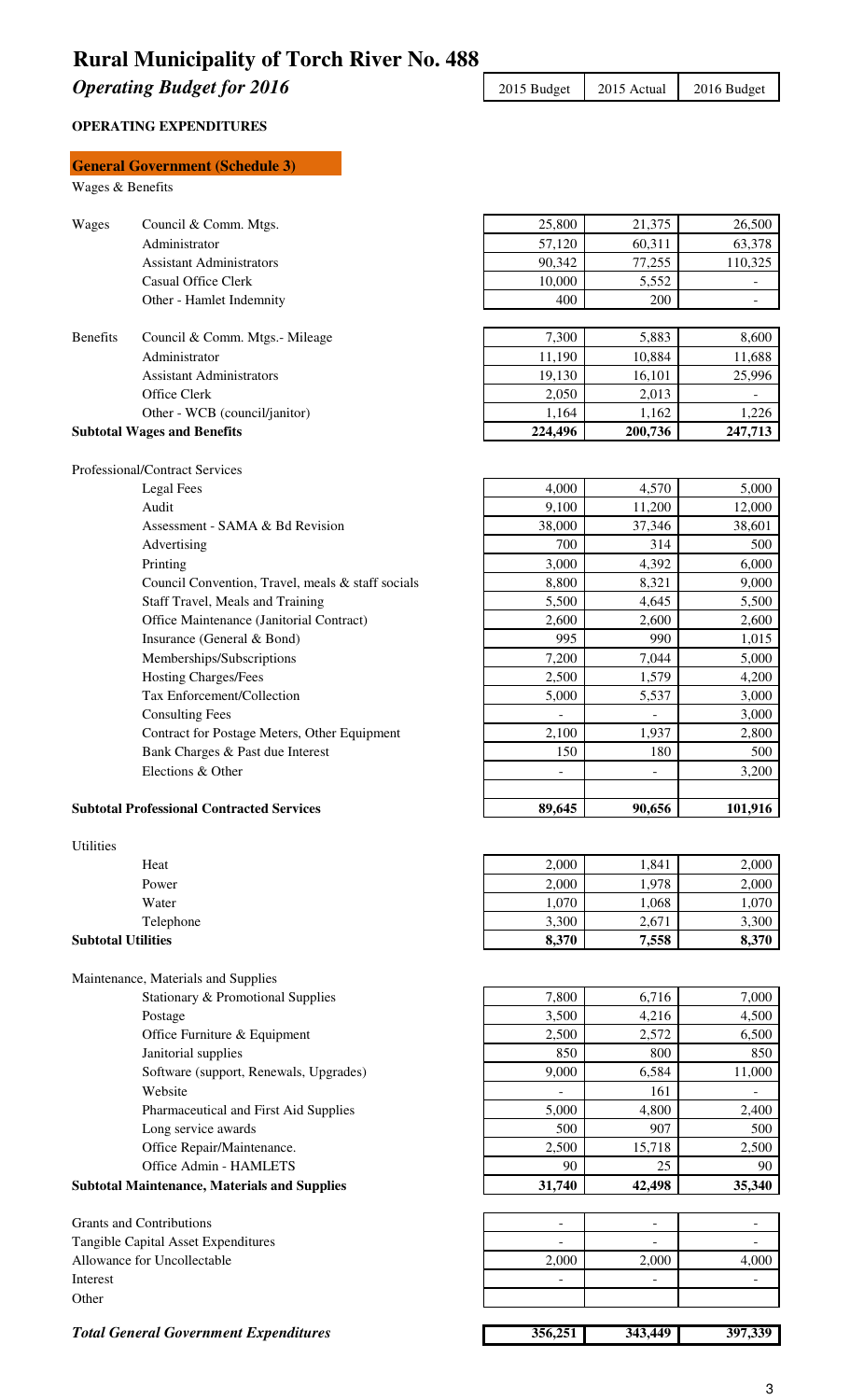**Operating Budget for 2016** 2015 Budget 2015 Actual 2016 Budget

### **Protective Services (Schedule 3) Police Protection**

| Professional/Contract Service                          |         |                          |                |
|--------------------------------------------------------|---------|--------------------------|----------------|
| Justice Requisition                                    | 58,730  | 62,259                   | 62,400         |
| Insurance                                              |         |                          |                |
| Memberships/Subscriptions                              |         |                          |                |
| <b>Subtotal Policing Professional/Contract Service</b> | 58,730  | 62,259                   | 62,400         |
|                                                        |         |                          |                |
| <b>Grants and Contributions</b>                        |         |                          |                |
| Tangible Capital Asset Expenditures                    |         |                          |                |
| Interest                                               |         |                          |                |
| Other - Contract Services                              |         |                          |                |
| <b>Subtotal Policing Protection</b>                    | 58,730  | 62,259                   | 62,400         |
| <b>Fire Protection</b>                                 |         |                          |                |
| Professional/Contract Services                         |         |                          |                |
| EMS Contract (911)                                     | 1,835   | 1,835                    | 1,835          |
| Travel & Conferences                                   | 2,200   | $\overline{\phantom{0}}$ | 1,000          |
| Insurance                                              |         |                          |                |
| Advertising                                            | 100     |                          | 100            |
| Hamlets - fire protection                              | 1,680   | 1,657                    | 1,680          |
| <b>Subtotal Fire Professional/Contract Services</b>    | 5,815   | 3,492                    | 4,615          |
|                                                        |         |                          |                |
| <b>Grants and Contributions</b>                        | 113,104 | 41,807                   | 121,000        |
| Tangible Capital Asset Expenditures                    |         |                          |                |
| Interest                                               |         |                          |                |
| Allowance for Uncollectable                            |         |                          |                |
| Other (Specify)                                        | 20,000  | 23,631                   | 40,000         |
| <b>Subtotal Fire Protection</b>                        | 138,919 | 68,930                   | 165,615        |
| <b>Total Protective Services</b>                       | 197,649 | 131,189                  | 228,015        |
| <b>Transportation Services (Schedule 3)</b>            |         |                          |                |
| Maintenance                                            |         |                          |                |
| Wages & Benefits                                       |         |                          |                |
| Superintendent                                         | 72,527  | 72,527                   | 73,905         |
| Labourers                                              | 598,000 | 579,978                  | 670,807        |
| Superintendent - benefits                              | 12,706  | 12,490                   | 13,218         |
| Labourers - benefits                                   | 120,350 | 110,470                  | 139,216        |
| Council Supervision                                    | 8,150   | 5,352                    | 8,000          |
| <b>Subtotal Wages and Benefits</b>                     | 811,733 | 780,818                  | 905,146        |
| <b>Professional Contract Services</b>                  |         |                          |                |
| Engineering                                            |         |                          |                |
| Contracted Maintenance (snowplowing/mowing)            | 125,000 | 1,887                    | 30,600         |
| Advertising                                            | 400     | 188                      | $\blacksquare$ |
| Travel, Meals and Subsistence                          |         | 45                       | 150            |
| Insurance/Vehicle Registration                         | 42,000  | 41,342                   | 45,000         |
| Alarm System                                           | 2,300   | 2,133                    | 2,200          |
| <b>Subtotal Professional/Contract Services</b>         | 169,700 | 45,595                   | 77,950         |
|                                                        |         |                          |                |

| <b>Utilities</b>          |        |        |        |
|---------------------------|--------|--------|--------|
| Heat                      | 5,500  | 6,116  | 6.200  |
| Power                     | 6,000  | 6,202  | 6,200  |
| <b>Street Lights</b>      | 3,550  | 3,026  | 3,550  |
| Water                     |        |        |        |
| Telephone/Radio Tower     | 3,100  | 3,235  | 3,300  |
| <b>Subtotal Utilities</b> | 18,150 | 18,580 | 19,250 |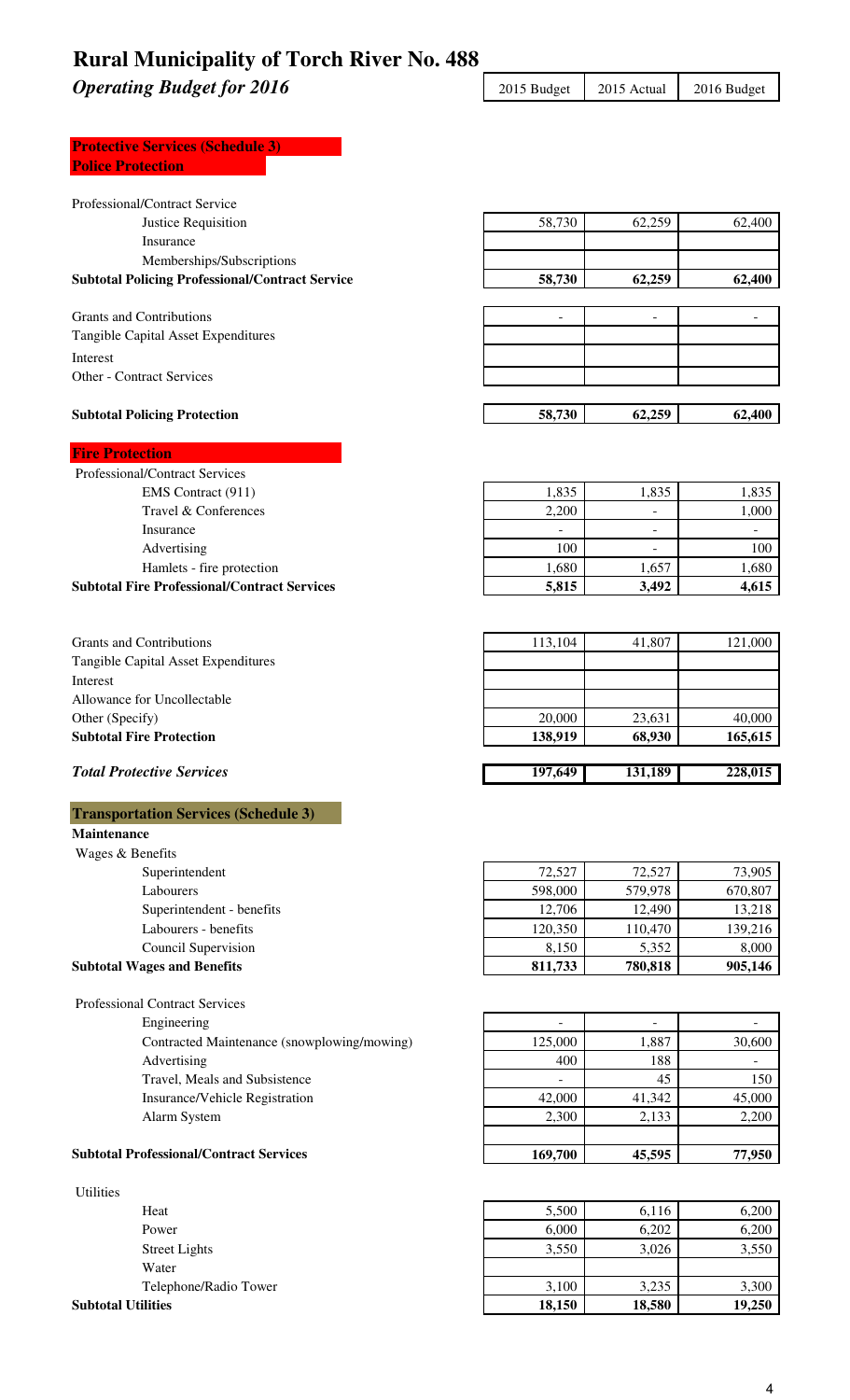### **Operating Budget for 2016** 2015 Budget 2015 Actual 2016 Budget **Rural Municipality of Torch River No. 488**

| Maintenance, Materials & Supplies                                        |                 |                          |                          |
|--------------------------------------------------------------------------|-----------------|--------------------------|--------------------------|
| Building Maintenance Materials & Supplies                                | 4,000           | 300                      | 5,600                    |
| Shop Supplies and Small Tools                                            | 15,475          | 12,641                   | 13,000                   |
| <b>Safety Supplies</b>                                                   | 4,000           | 789                      | 4,000                    |
| Equipment/Machinery Repairs & Maintenance                                | 214,688         | 196,016                  | 252,924                  |
| Mechanic Tool Allowance                                                  |                 |                          |                          |
| Fuel & Oil                                                               | 364,800         | 273,993                  | 325,800                  |
| Gravel/Sand                                                              | 200,000         | 214,847                  | 301,000                  |
| Trucking for Gravel                                                      | 100,000         | 109,889                  | 110,000                  |
| Culverts/Drainage                                                        | 65,300          | 36,113                   | 28,600                   |
| Surfacing Material/CaCl2                                                 |                 |                          |                          |
| Road Construction                                                        |                 | $\overline{\phantom{a}}$ | $\overline{\phantom{a}}$ |
| Road/Street signs                                                        | 6,000           | 2,533                    | 8,000                    |
| <b>Bridge Repairs/Maintenenance</b>                                      | 1,000           | 1,593                    | 1,700                    |
| <b>Subtotal Maintenance, Materials and Supplies</b>                      | 975,263         | 848,714                  | 1,050,624                |
| <b>Grants and Contributions</b>                                          |                 |                          |                          |
| Tangible Capital Asset Expenditure - Equipment                           | 362,000         | 261,792                  | 319,100                  |
| Tangible Capital Asset Expenditure - Bridges                             | 120,500         | 120,365                  |                          |
| Tangible Capital Asset Expenditure - (Culverts >1000 mm)                 | 260,000         | 255,038                  | 260,000                  |
| Interest                                                                 |                 |                          |                          |
| Other (Shipman)-                                                         |                 | 518                      |                          |
| Other (Specify)-                                                         |                 |                          |                          |
| <b>Total Maintenance</b>                                                 | 2,717,346       | 2,331,419                | 2,632,070                |
| <b>Total Transportation Services</b>                                     | 2,717,346       | 2,331,419                | 2,632,070                |
|                                                                          |                 |                          |                          |
| <b>Environmental Health Service (Schedule 3)</b>                         |                 |                          |                          |
| Wages & Benefits                                                         |                 |                          |                          |
| Municipal Force Wages-Garrick Landfill                                   | 42,185          | 45,491                   | 43,750                   |
| Municipal Force Benefits                                                 | 8,390           | 8,960                    |                          |
|                                                                          |                 |                          | 9,317                    |
| <b>Subtotal Wages and Benefits</b>                                       | 50,575          | 54,451                   | 53,067                   |
| <b>Professional Contract Services</b>                                    |                 |                          |                          |
|                                                                          |                 |                          |                          |
| Waste Collection/Disposal- GA & SH                                       | 9,110           | 9,314                    | 12,990                   |
| Contracted Pest and Weed Control<br>Insurance                            | 42,050          | 34,131                   | 36,600                   |
| <b>Subtotal Professional/Contract Services</b>                           | 169<br>51,329   | 169<br>43,614            | 169<br>49,759            |
|                                                                          |                 |                          |                          |
| Maintenance, Materials & Supplies                                        |                 |                          |                          |
| Repairs & Fuel<br><b>Waste Collection Supplies</b>                       | 5,500<br>4,480  | 5,680<br>1,233           | 7,200<br>2,500           |
|                                                                          |                 |                          |                          |
| Pest Control Supplies/Bait<br>Subtotal Maintenance, Materials & Supplies | 1,500<br>11,480 | 5,201<br>12,114          | 3,000<br>12,700          |
|                                                                          |                 |                          |                          |
| Grants and Contributions (ADD Board)                                     | 5,000           | 4,168                    | 6,000                    |
| Tangible Capital Asset Expenditures                                      | -               |                          | 55,000                   |
| Interest                                                                 |                 |                          |                          |
| Other (Snowden Medical Supplies)                                         |                 |                          | 10,000                   |
| <b>Total Environmental Health Service Expenditures</b>                   | 118,384         | 114,346                  | 186,526                  |
|                                                                          |                 |                          |                          |
| <b>Public Health and Welfare Services (Schedule 3)</b>                   |                 |                          |                          |
| Grants and Contributions (Clinic Subsidy)                                |                 |                          |                          |
| Tangible Capital Asset Expenditures                                      |                 |                          |                          |
| Interest<br>Other -Cemetery                                              | 1,200           | 875                      | 1,000                    |

*Total Public Health and Welfare Expenditures* 1,200 875 1,000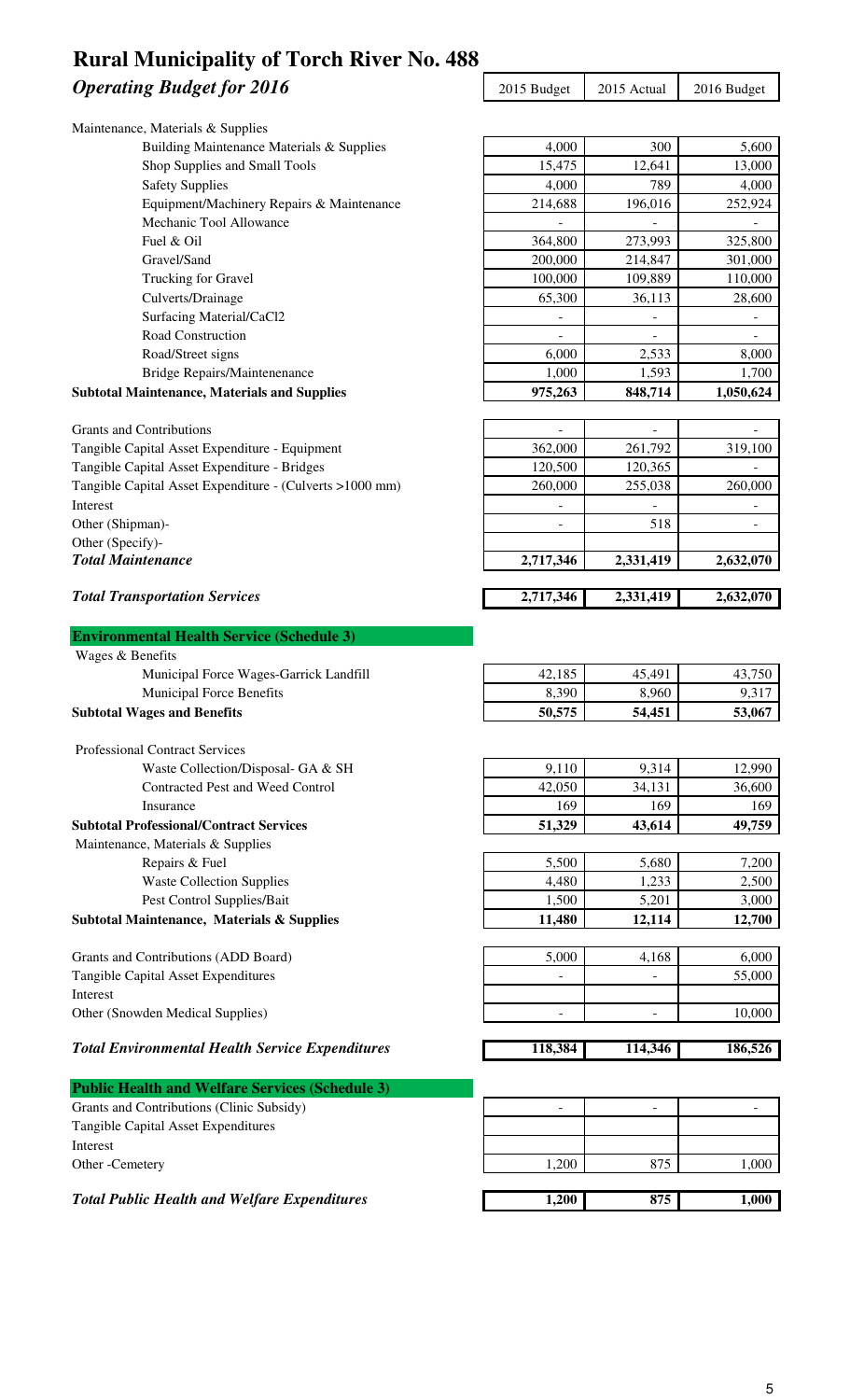### **Operating Budget for 2016** 2015 Budget 2015 Actual

| 2016 Budget |  |
|-------------|--|

| <b>Planning and Development Services</b> |  |
|------------------------------------------|--|
|------------------------------------------|--|

| <b>Subtotal Professional/Contract Services</b> | 8,950                                                                  | 5,519 | 8,050 |
|------------------------------------------------|------------------------------------------------------------------------|-------|-------|
| <b>Contracted Equipment Repairs</b>            |                                                                        |       |       |
|                                                | 50                                                                     | 40    | 50    |
| Travel, meals, subsistence (appeal fees)       | 900                                                                    | ۰.    | 1,000 |
| Advertising                                    | 1,000                                                                  | 529   | 1,000 |
|                                                | 1.000                                                                  |       |       |
| <b>Building Inspection Fees</b>                | 6,000                                                                  | 4.950 | 6,000 |
|                                                | Planning & Zoning Costs<br>Memberships/Subscriptions- code book (2012) |       |       |

| Grants and Donations                  | 9,500 | 4,100 | 9.500 |
|---------------------------------------|-------|-------|-------|
| Tangible Capital Asset Expenditures - |       |       |       |
| Other (                               |       |       |       |
| Other (                               |       |       |       |
|                                       |       |       |       |

#### *Total Planning and Development Expenditures* 18,450 9,619 17,550

#### **Recreation and Cultural Services (Schedule 03)**

| <b>Professional/Contract Services</b>          |                          |                          |        |
|------------------------------------------------|--------------------------|--------------------------|--------|
| Travel, Meals & Subsistence                    | -                        | $\overline{\phantom{0}}$ |        |
| Insurance                                      | 44                       | 43                       |        |
| Pruden's Point - Beach Project                 | $\overline{\phantom{a}}$ | $\overline{\phantom{0}}$ |        |
| Library Requisition                            | 19.568                   | 19,568                   | 22,000 |
| <b>Subtotal Professional/Contract Services</b> | 19.612                   | 19.612                   | 22,045 |
|                                                |                          |                          |        |

| Grants and Contributions - Library Hours          | 1.200  | 664    | 1,200  |
|---------------------------------------------------|--------|--------|--------|
| Grants and Contributions - R&C Grant              | 20,000 | 20,000 | 20,000 |
| Tangible Capital Asset Expenditures               | 300    | -      |        |
| Interest                                          |        |        |        |
| Allowance for Uncollectable                       |        |        |        |
| Other (                                           |        |        |        |
|                                                   |        |        |        |
| <b>Total Recreation and Cultural Expenditures</b> | 41,112 | 40.276 | 43,245 |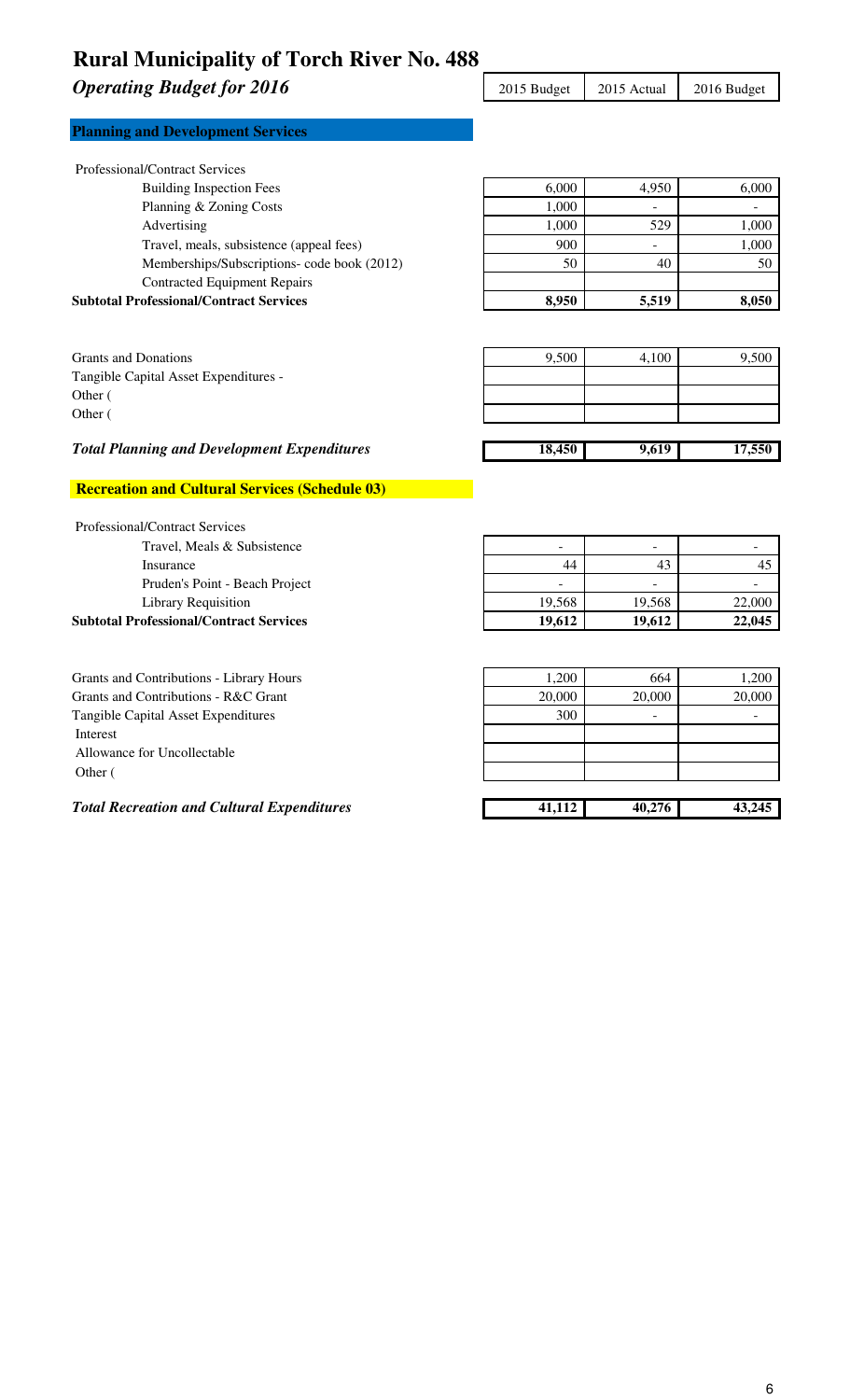# **Operating Budget for 2016** 2015 2015 Budget 2015 Actual 2016 Budget

| <b>Utilities - water &amp; sewer</b>                |           |           |           |
|-----------------------------------------------------|-----------|-----------|-----------|
| Wages & Benefits                                    |           |           |           |
| Municipal Force Wages                               | 4,472     | 3,335     | 3,772     |
| Municipal Force Benefits                            |           |           |           |
| <b>Subtotal Wages and Benefits</b>                  | 4,472     | 3,335     | 3,772     |
| Professional/Contract Services                      |           |           |           |
| Travel, Meals, Subsistence                          |           |           |           |
| Insurance                                           |           |           |           |
| Contracted Repairs (Building, Equipment)            |           |           |           |
| <b>Laboratory Testing</b>                           | 850       | 601       | 800       |
| Other (Specify)                                     |           |           |           |
| <b>Subtotal Professional/Contract Services</b>      | 850       | 601       | 800       |
| <b>Utilities</b>                                    |           |           |           |
| Heat                                                | 600       | 399       | 500       |
| Power                                               | 5,100     | 4,301     | 4,800     |
| Telephone                                           |           |           |           |
| <b>Subtotal Utilities</b>                           | 5,700     | 4,700     | 5,300     |
|                                                     |           |           |           |
| <b>Maintenance, Materials and Supplies</b>          |           |           |           |
| <b>Stationary and Postage</b>                       | 675       | 651       | 800       |
| Building Maintenance Materials & Supplies           | 12,000    | 4,580     | 5,500     |
| Shop Supplies and Small Tools<br>Chemicals          | 2,000     | 1,488     | 2,000     |
| Gravel/Sand                                         |           |           |           |
| <b>Subtotal Maintenance, Materials and Supplies</b> | 14,675    | 6,718     | 8,300     |
|                                                     |           |           |           |
| <b>Grants and Contributions</b>                     |           |           |           |
| Tangible Capital Asset Expenditures                 |           |           |           |
| Interest                                            |           |           |           |
| Allowance for Uncollectable                         |           |           |           |
| Other (Specify)                                     |           |           |           |
| <b>Total Utilities Expenditures</b>                 | 25,697    | 15,354    | 18,172    |
| <b>Reserves</b>                                     |           |           |           |
| <b>Transfer to Reserves</b>                         | 48,000    | 266,904   | 89,000    |
|                                                     |           |           |           |
|                                                     |           |           |           |
| <b>Total Transfers to Reserves</b>                  | 48,000    | 266,904   | 89,000    |
| <b>TOTAL OPERATING EXPENDITURES</b>                 | 3,524,090 | 3,253,431 | 3,612,917 |
| <b>CHANGE IN NET-FINANCIAL ASSETS</b>               | (56, 300) | 158,377   | 1,355     |
| (Revenues Minus Expenditures)                       |           |           |           |
| <b>Operating Surplus/Appropriated Fund Usage</b>    |           |           |           |
| <b>Operating Fund Usage</b>                         | (56,300)  | 158,377   | 1,355     |
| Appropriated Fund Usage                             |           |           |           |
|                                                     |           |           |           |
| <b>TOTAL CASH SURPLUS/(DEFICIT)</b>                 | (56,300)  | 158,377   | 1,355     |